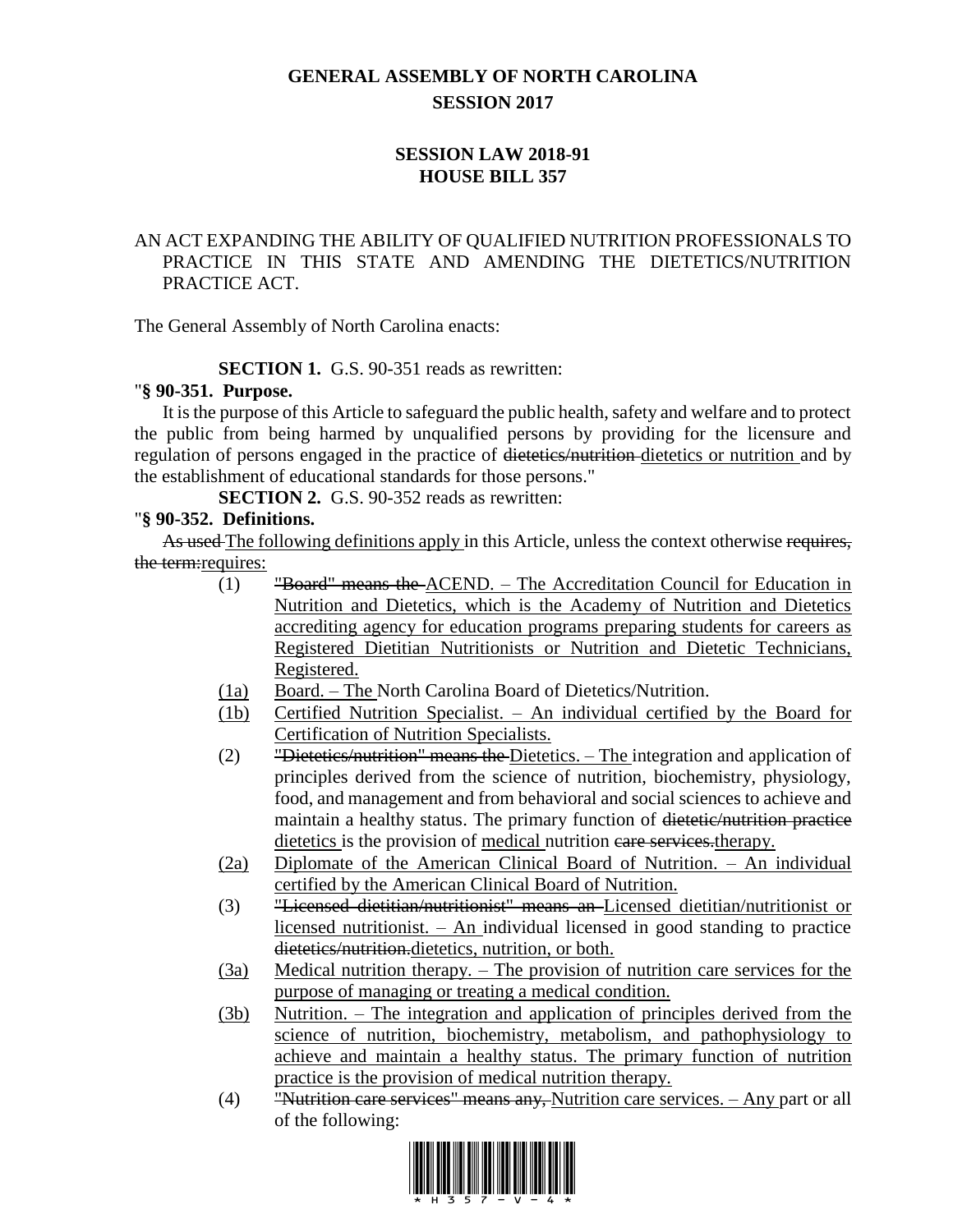- a. Assessing and evaluating the nutritional needs of individuals and groups, and determining resources and constraints in the practice setting, setting, including ordering laboratory tests related to the practice of nutrition and dietetics.
- b. Establishing priorities, goals, and objectives that meet nutritional needs and are consistent with available resources and constraints.
- c. Providing nutrition counseling in health and disease.
- d. Developing, implementing, and managing nutrition care systems.
- e. Evaluating, making changes in, and maintaining appropriate standards of quality in food and nutrition services.
- f. Ordering therapeutic diets.

"Nutrition care services" The term does not include the retail sale of food products or vitamins.

- (5) Registered Dietitian Nutritionist. An individual registered with the Commission on Dietetic Registration, the credentialing agency of the Academy of Nutrition and Dietetics.
- (6) Telepractice. The delivery of services under this Article by means other than in-person, including by telephone, e-mail, Internet, or other methods of electronic communication."
- **SECTION 3.** G.S. 90-353 reads as rewritten:

# "**§ 90-353. Creation of Board.**

(a) The North Carolina Board of Dietetics/Nutrition is created. The Board shall consist of seven members as follows:

- (1) One member shall be a professional whose primary practice is clinical dietetics/nutrition;
- (2) One member shall be a professional whose primary practice is community or public health dietetics/nutrition;
- (3) One member shall be a professional whose primary practice is consulting in dietetics/nutrition;
- (4) One member shall be a professional whose primary practice is in management of nutritional services;
- (5) One member shall be an educator on the faculty of a college or university specializing in the field of dietetics/nutrition;
- (6) Two members shall represent the public at large.
- (a1) The Board shall consist of the following seven members:
	- (1) Three members shall be dietitians/nutritionists licensed under this Article.
	- (2) Two members shall be nutritionists licensed under this Article.
	- (3) One member shall be a physician licensed under Article 1 of this Chapter.
	- (4) One member shall not be licensed under this Article and shall represent the public at large.

(b) Professional Licensed dietitian/nutritionist and licensed nutritionist members of the Board shall:shall meet all of the following criteria:

- (1) Be citizens of the United States and residents of this State;State.
- (2) Have practiced in the field of dietetics/nutrition dietetics or nutrition for at least five years; andthree years.
- (3) Be licensed under this Article, except that initial appointees shall be licensed under this Article no later than March 31, 1992.the first appointed licensed nutritionists are not required to be licensed under this Article or to have practiced for three years at the time of their appointment to a first term on the Board; provided, however, that each appointed licensed nutritionist must meet all of the following criteria: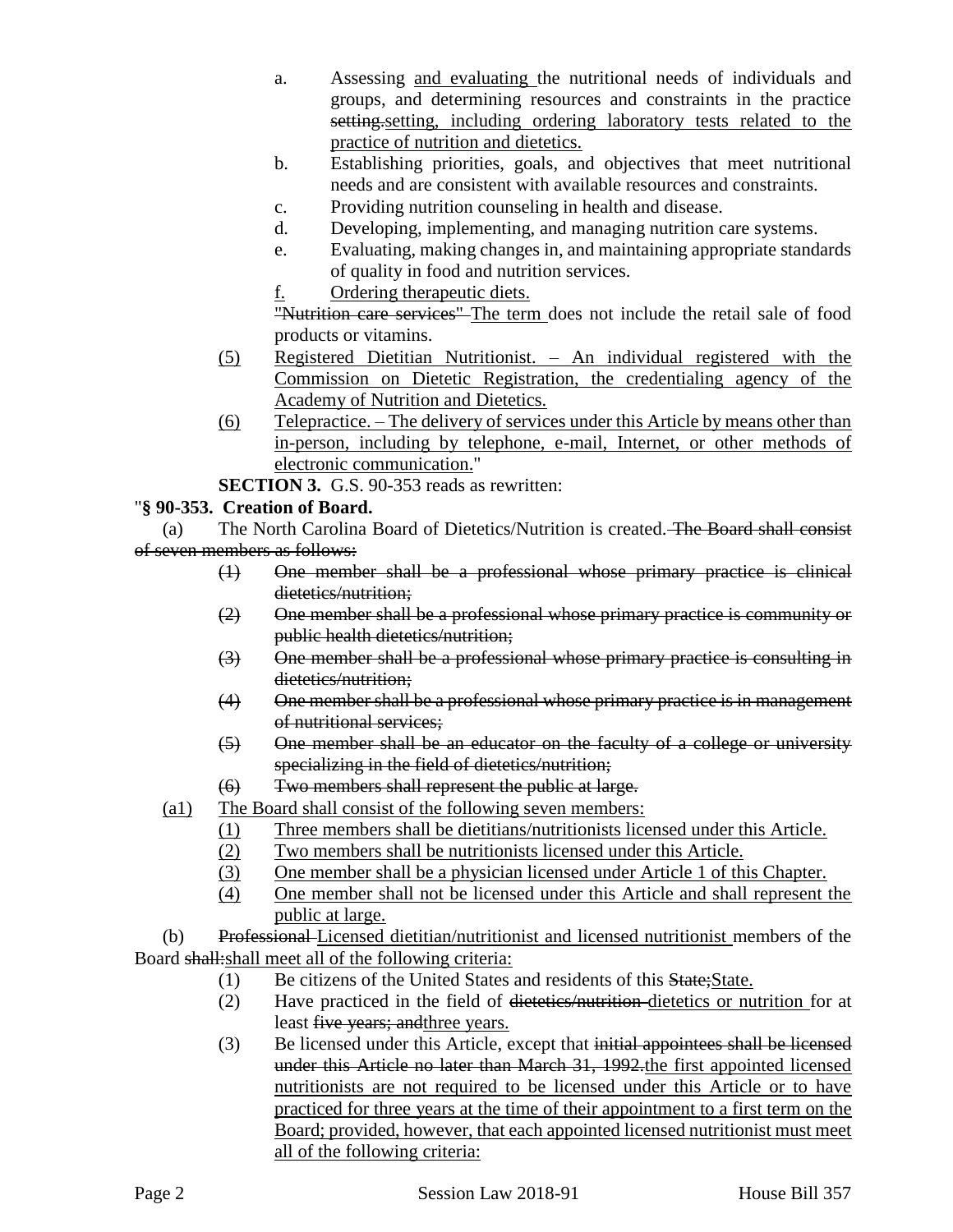- a. Possess the qualifications necessary for licensure under this Article.
- b. Apply for licensure under this Article within six months of its availability.

(b1) The licensed physician member of the Board shall be a citizen of the United States and a resident of this State.

 $(c)$  The members member of the Board appointed from the public at large shall be eitizens a citizen of the United States and residents a resident of this State and shall not be any of the following:

- (1) A dietician/nutritionist.dietician/nutritionist or nutritionist.
- (2) An agent or employee of a person engaged in the profession of dietetics/nutrition.dietetics or nutrition.
- (3) A licensed health care professional or enrolled in a program to become prepared to be a licensed health care professional.
- (4) An agent or employee of a health care institution, a health care insurer, or a health care professional school.
- (5) A member of any allied health profession or enrolled in a program to become prepared to be a member of an allied health profession.
- (6) The spouse of an individual who  $\frac{may}{gt}$  not eligible to serve as a public member of the Board."

**SECTION 4.(a)** G.S. 90-354 reads as rewritten:

## "**§ 90-354. Appointments and removal of Board members, terms and compensation.**

- (a) The members of the Board shall be appointed as follows:
	- (1) The Governor shall appoint the professional member following members:
		- a. One licensed dietitian/nutritionist as described in  $G.S. 90-353(a)(5)$ and the two G.S.  $90-353(a1)(1)$ , who shall be an educator on the faculty of a college or university accredited at the time from the appropriate regional accrediting agency recognized by the Council on Higher Education Accreditation and the United States Department of Education, specializing in the field of dietetics or nutrition.
		- b. The licensed physician as described in G.S. 90-353(a1)(3).
		- c. The public members member as described in G.S.  $90-353(a)(6)$ ; G.S.  $90-353(a1)(4)$ .
	- (2) The General Assembly upon the recommendation of the Speaker of the House of Representatives shall appoint the professional members one licensed dietitian/nutritionist as described in G.S.  $90-353(a)(1)$  and G.S.  $90-353(a)(2)$ G.S. 90-353(a1)(1) and one licensed nutritionist as described in  $G.S. 90-353(a1)(2)$ , both in accordance with  $G.S. 120-121$ , one of whom G.S. 120-121. One of these appointees shall be a dietician/nutritionist or a nutritionist with a masters or higher degree in a nutrition-related discipline; andwhose primary practice is clinical dietetics or nutrition in a hospital or long-term care institution regulated under Article 5 or Part 1 of Article 6 of Chapter 131E of the General Statutes.
	- (3) The General Assembly upon the recommendation of the President Pro Tempore of the Senate shall appoint the professional members one licensed dietitian/nutritionist as described in G.S. 90-353(a)(3) and G.S. 90-353(a)(4) G.S. 90-353(a1)(1) and one licensed nutritionist as described in G.S. 90-353(a1)(2), both in accordance with G.S. 120-121, one of whom shall be a nutritionist with a masters or higher degree in a nutrition-related discipline. G.S. 120-121. One of these appointees shall be a dietician/nutritionist or a nutritionist whose primary practice is consulting in, or the private practice of, dietetics or nutrition.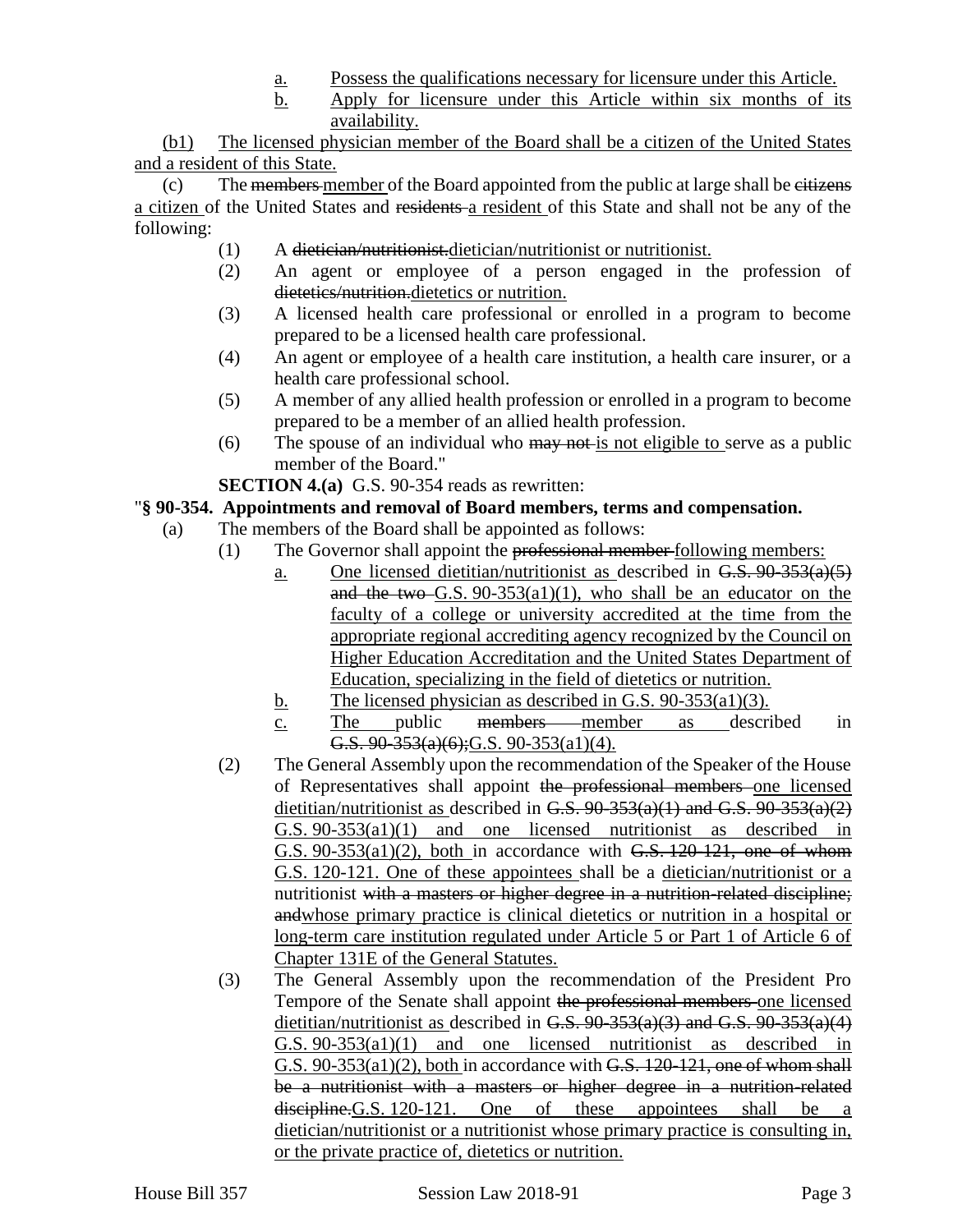(b) Members of the Board shall take office on the first day of July immediately following the expired term of that office and shall serve for a term of three years and until their successors are appointed and qualified.

(c) No member shall serve on the Board for more than two consecutive terms.

(d) The Governor may remove members of the Board, after notice and opportunity for hearing, for: for any of the following reasons:

- (1) Incompetence;Incompetence.
- (2) Neglect of duty;Neglect of duty.
- (3) Unprofessional conduct;Unprofessional conduct.
- (4) Conviction of any felony;Conviction of any felony.
- (5) Failure to meet the qualifications of this Article; orFailure to meet the qualifications of this Article.
- (6) Committing any act prohibited by this Article.Committing any act prohibited by this Article.

(e) Any vacancy shall be filled by the appointing authority originally filling that position, except that any vacancy in appointments by the General Assembly shall be filled in accordance with G.S. 120-122.

(f) Members of the Board shall receive no compensation for their services, but shall be entitled to travel, per diem, and other expenses authorized by G.S. 93B-5."

**SECTION 4.(b)** Members of the Board appointed prior to July 1, 2018, shall continue to serve until their terms expire, so long as, beginning July 1, 2018, two members of the Board are licensed nutritionists that meet the qualifications described in G.S. 90-357.5(c), as enacted by this act.

**SECTION 4.(c)** The staggering of terms and new Board composition shall be as follows. The Board member appointed pursuant to G.S. 90-353(a)(6), whose term expires on June 30, 2017, shall be succeeded by a licensed physician appointed by the Governor, pursuant to G.S. 90-353(a1)(3) and G.S. 90-354(a)(1)b. The Board member appointed pursuant to G.S. 90-353(a)(6) whose term expires on June 30, 2019, shall be succeeded by a member of the public appointed by the governor, pursuant to G.S. 90-353(a1)(4) and G.S. 90-354(a)(1)c. The Board member appointed pursuant to G.S. 90-353(a)(5) shall be succeeded by a licensed dietitian/nutritionist appointed by the Governor, pursuant to G.S. 90-353(a1)(1) and G.S.  $90-354(a)(1)a$ . The Board member appointed pursuant to G.S.  $90-353(a)(3)$  shall be succeeded by a licensed dietitian/nutritionist appointed by the General Assembly upon recommendation of the Speaker of the House, pursuant to G.S. 90-353(a1)(1) and G.S.  $90-354(a)(2)$ . The Board member appointed pursuant to G.S.  $90-353(a)(4)$  shall be succeeded by a licensed nutritionist appointed by the General Assembly upon recommendation of the President Pro Tempore of the Senate, pursuant to G.S. 90-353(a1)(2) and G.S.  $90-354(a)(3)$ . The Board member appointed pursuant to G.S.  $90-353(a)(1)$  shall be succeeded by a licensed dietitian/nutritionist appointed by the General Assembly upon recommendation of the President Pro Tempore of the Senate, pursuant to G.S. 90-353(a1)(1) and G.S.  $90-354(a)(3)$ . The Board member appointed pursuant to G.S.  $90-353(a)(2)$  shall be succeeded by licensed nutritionist appointed by the General Assembly upon recommendation of the Speaker of the House, pursuant to G.S. 90-353(a1)(2) and G.S. 90-354(a)(2). Individuals who are Board members as of July 1, 2018, may be reappointed under the provisions of this subsection, provided they are otherwise eligible for reappointment.

**SECTION 5.** G.S. 90-356 reads as rewritten:

# "**§ 90-356. Power and responsibility of Board.**

The Board shall:

(1) Determine the qualifications and fitness of applicants for licenses, renewal of licenses, and reciprocal licenses;licenses.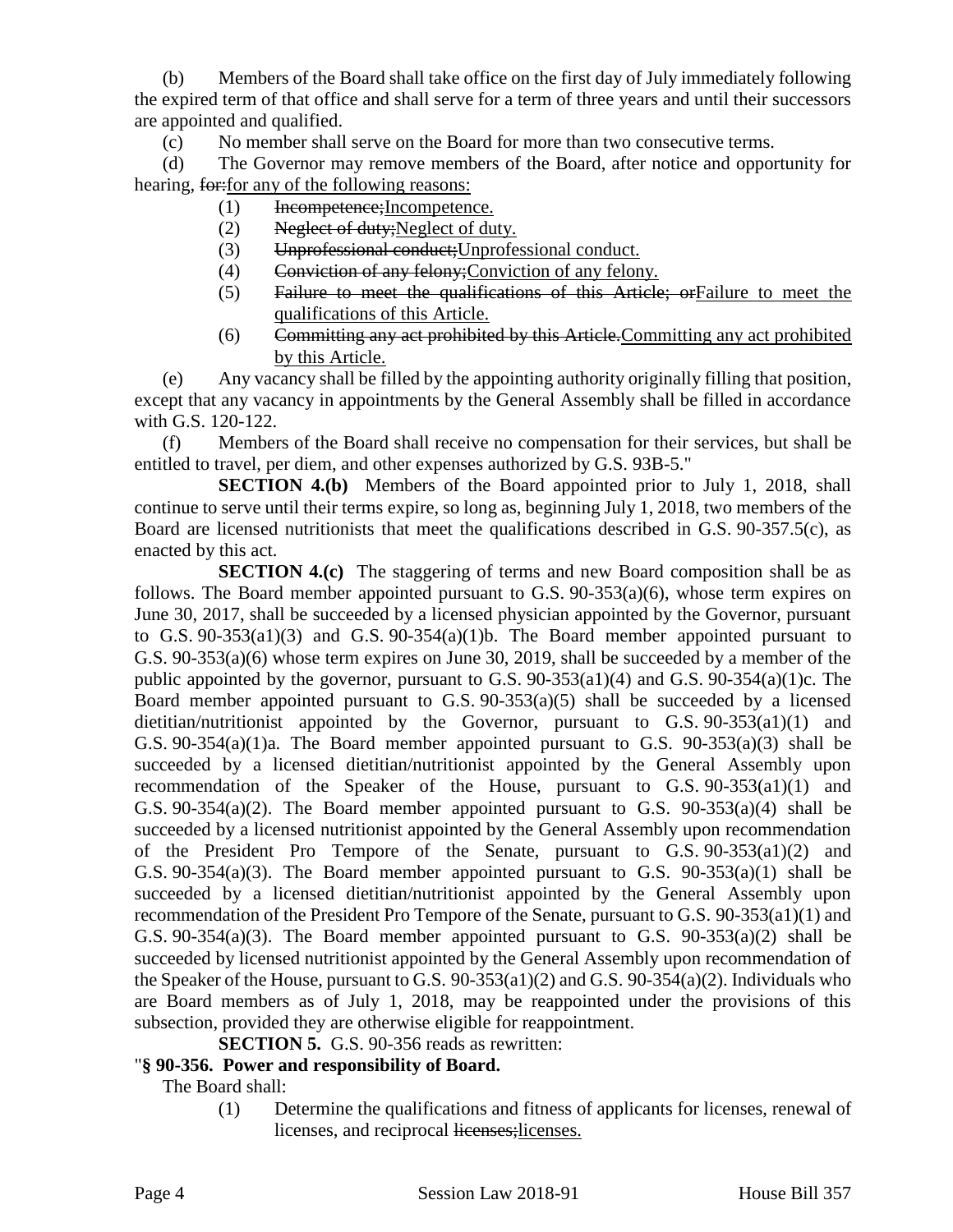- (2) Adopt rules necessary to conduct its business, carry out its duties, and administer this Article; provided, however, that as of July 1, 2018, no rule making shall be performed by the Board until two licensed nutritionists have been appointed to the Board.
- (3) Adopt and publish a code of ethics; ethics.
- (4) Deny, issue, suspend, revoke, and renew licenses in accordance with this Article; Article.
- (5) Conduct investigations, subpoena individuals and records, and do all other things necessary and proper to discipline persons licensed under this Article and to enforce this Article;Article.
- (6) Employ professional, clerical, investigative or special personnel necessary to carry out the provisions of this Article, and purchase or rent office space, equipment and supplies; supplies.
- (7) Adopt a seal by which it shall authenticate its proceedings, official records, and licenses;licenses.
- (8) Conduct administrative hearings in accordance with Article 3A of Chapter 150B of the General Statutes when a "contested case" as defined in G.S. 150B-2(2) arises under this Article;Article.
- (9) Establish reasonable fees for applications for examination; initial, provisional, and renewal licenses; and other services provided by the Board; Board.
- (10) Submit an annual report to the Governor and General Assembly of all its official actions during the preceding year, together with any recommendations and findings regarding improvements of the practice of dietetics/nutrition;dietetics or nutrition.
- (11) Publish and make available upon request the licensure standards prescribed under this Article and all rules adopted by the Board; Board.
- (12) Request and receive the assistance of State educational institutions or other State agencies;agencies.
- (13) Approve educational curricula, clinical practice and and evaluate continuing education requirements for persons seeking to renew licensure under this Article.
- (14) Publish, and make available to the public, records of any Board action resulting in any disciplinary action taken by the Board or criminal action taken by the State for any violation of this Article.
- (15) Request that the Department of Public Safety conduct criminal history record checks of applicants for licensure pursuant to G.S. 143B-966."

**SECTION 6.** G.S. 90-357 is repealed.

**SECTION 7.** Article 25 of Chapter 90 of the General Statutes is amended by adding new sections to read:

# "**§ 90-357.5. License requirements.**

(a) Each applicant for a license as a licensed dietitian/nutritionist shall submit a completed application as required by the Board, submit any fees as required by the Board, and meet one of the following criteria:

- (1) The applicant shall submit proof of completion for the following educational, supervised practice experience and examination requirements:
	- a. The applicant has received a baccalaureate degree, master's, or doctoral degree or validated foreign equivalent with a major in human nutrition, foods and nutrition, dietetics, food systems management, community nutrition, public health nutrition, nutrition education, nutrition, nutrition science, clinical nutrition, applied clinical nutrition, nutrition counseling, nutrition and functional medicine, nutritional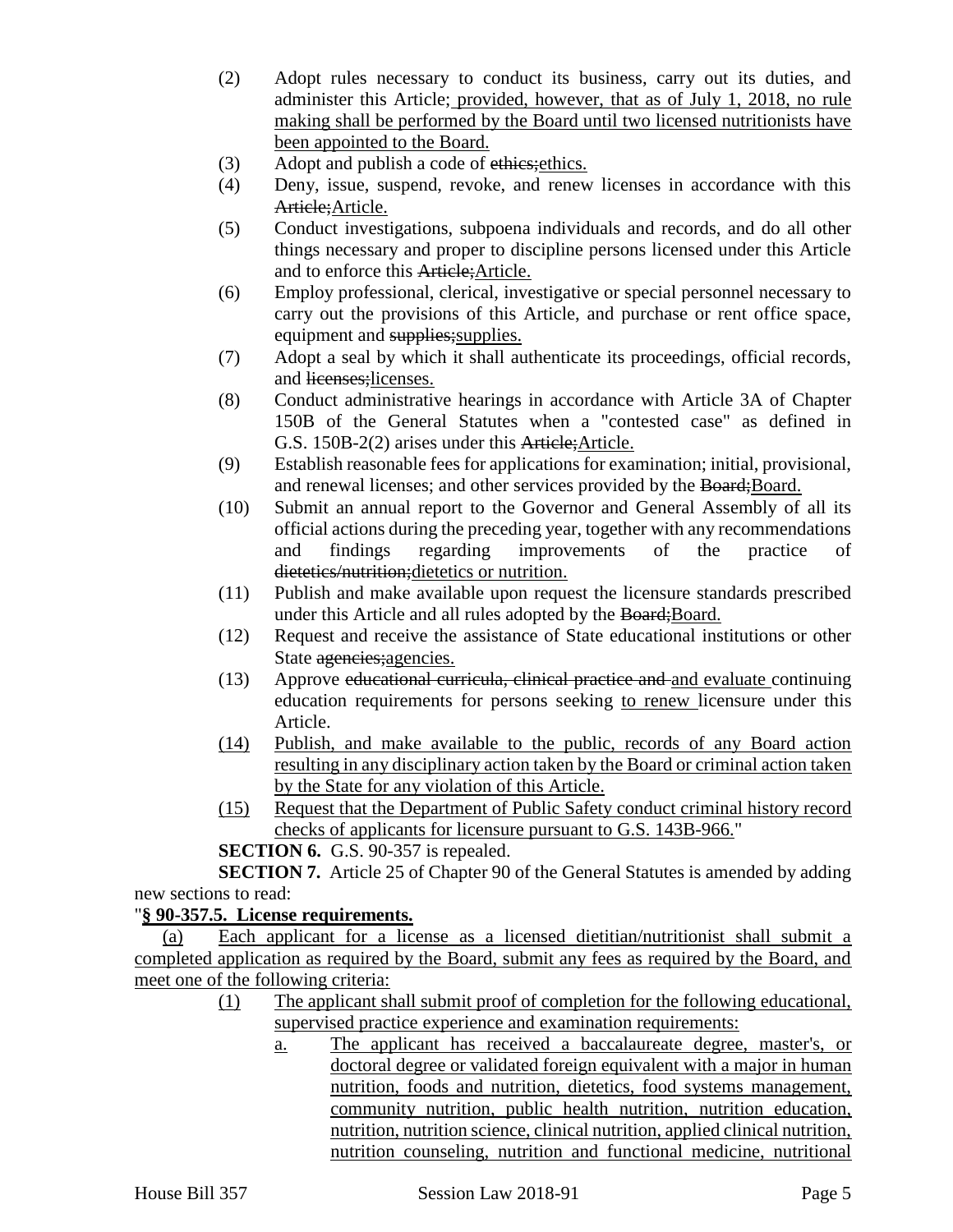biochemistry, nutrition and integrative health, or an equivalent course of study, from a college or university accredited at the time of graduation from the appropriate regional accrediting agency recognized by the Council on Higher Education Accreditation and the United States Department of Education and that, as approved by the Board, meets the competency requirements of an ACEND accredited didactic program in dietetics that shall, at a minimum, include the following courses:

- 1. Fifteen semester hours of clinical or life sciences. These hours must include human anatomy and physiology or the equivalent, microbiology or the equivalent, organic chemistry, and biochemistry.
- 2. Three semester hours of behavioral sciences, such as psychology, sociology, cultural anthropology, counseling, or educational psychology.
- 3. Twenty-four semester hours of food and nutrition. At least three semester hours must have been received in each of the following categories:
	- I. Diet therapy, medical dietetics, clinical nutrition, or the equivalent.
	- II. Nutrition through life cycle, applied human nutrition, advanced human nutrition, or the equivalent.
	- III. Foods, food science, food composition and menu planning, food service management, or the equivalent.
- b. The applicant has completed a Board-approved internship or documented, supervised practice experience that meets the competency requirements of an ACEND accredited, supervised practice experience and is not less than 1,000 hours under the supervision of a Certified Nutrition Specialist, a Diplomate of the American Clinical Board of Nutrition, a Registered Dietitian Nutritionist, a licensed dietitian/nutritionist, a licensed nutritionist, a State-licensed health care practitioner whose licensed scope of practice includes dietetics or nutrition, or an individual with a doctoral degree conferred by a United States regionally accredited college or university with a major course of study in human nutrition, foods and nutrition, dietetics, food systems management, community nutrition, public health nutrition, nutrition education, nutrition, nutrition science, clinical nutrition, applied clinical nutrition, nutrition counseling, nutrition and functional medicine, nutritional biochemistry, nutrition and integrative health, or an equivalent course of study, with a reasonable threshold of academic credits in nutrition and nutrition sciences as described in sub-subdivision a. of this subdivision. Supervisors who obtained their doctoral degree outside of the United States and its territories must have their degrees validated by the Board as equivalent to the doctoral degree conferred by a United States regionally accredited college or university.
- c. The applicant has successfully completed the registration examination for dietitian nutritionists administered by the Commission on Dietetic Registration.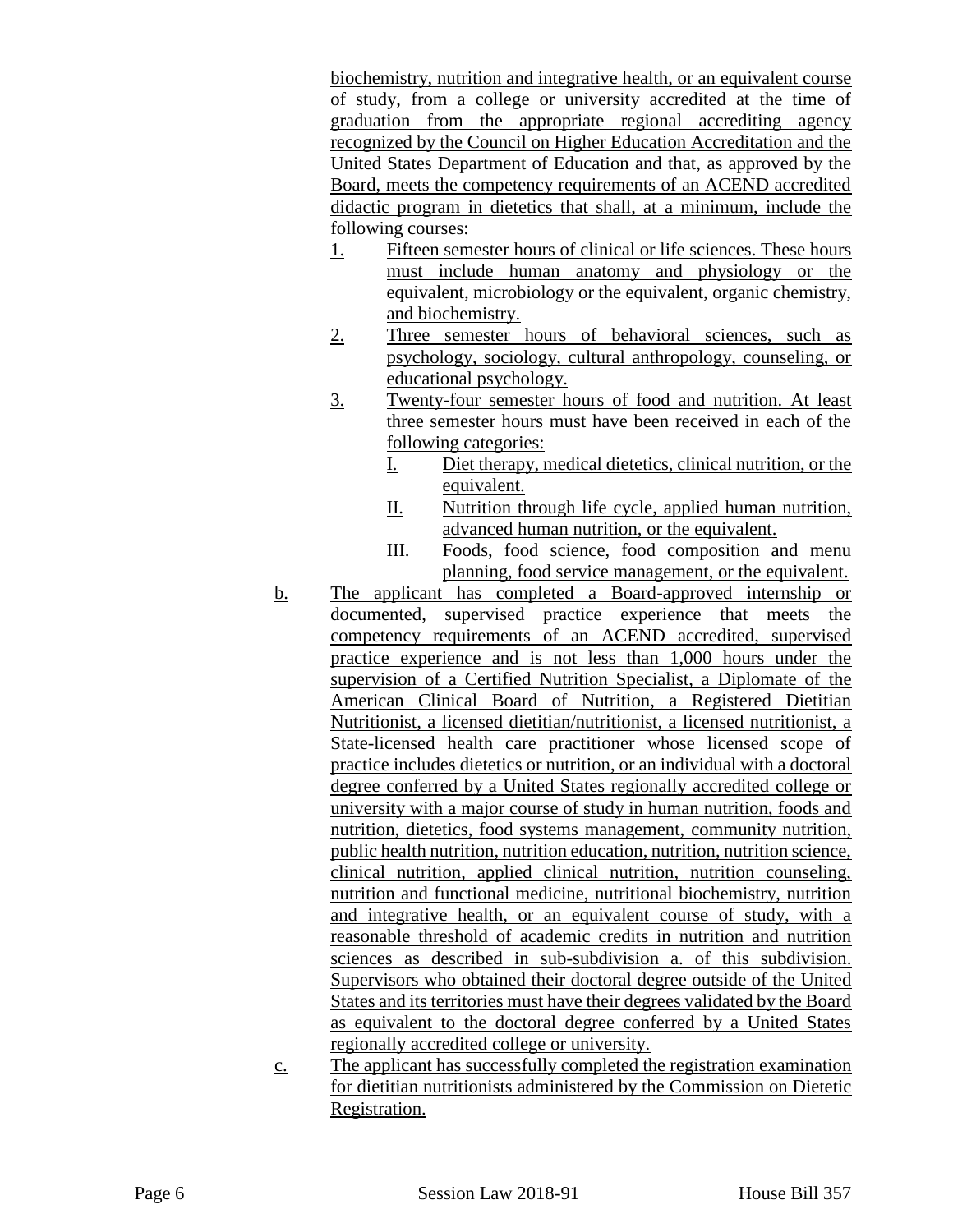(2) The applicant has a valid current registration with the Commission on Dietetic Registration that gives the applicant the right to use the term "Registered Dietitian Nutritionist" or "RDN."

(b) All persons licensed or who have submitted an application for licensure as a dietitian/nutritionist prior to July 1, 2018, shall remain licensed, eligible for reactivation, or eligible for licensure under the requirements in place at the time of licensure or application, so long as the applicant or licensee remains in good standing and maintains an active or inactive license if obtained or once it is obtained.

(c) Each applicant for a license as a licensed nutritionist shall submit a completed application as required by the Board, submit any fees as required by the Board, and shall submit proof of the completion of all of the following educational, supervised practice experience, and examination requirements:

- (1) The applicant has received any of the following from a college or university accredited at the time of graduation from the appropriate regional accrediting agency recognized by the Council on Higher Education or a validated foreign equivalent: a master's or doctoral nutrition degree with a major in human nutrition, foods and nutrition, dietetics, community nutrition, public health nutrition, nutrition education, nutrition, nutrition science, clinical nutrition, applied clinical nutrition, nutrition counseling, nutrition and functional medicine, nutritional biochemistry, nutrition and integrative health, or an equivalent course of study or a master's or doctoral degree in a field of clinical health care. Regardless of the course of study, an applicant shall have completed coursework from a regionally accredited college or university in medical nutrition therapy that shall consist of the following courses:
	- a. Fifteen semester hours of clinical or life sciences, including such courses as chemistry, organic chemistry, biology, molecular biology, biotechnology, botany, genetics, genomics, neuroscience, experimental science, immunotherapy, pathology, pharmacology, toxicology, research methods, applied statistics, biostatistics, epidemiology, oxidative/reductive dynamics, energy production, molecular pathways, hormone and transmitter regulations and imbalance, biotransformation pathways and imbalances, and pathophysiologic basis of disease. At least three semester hours must be in human anatomy and physiology or the equivalent.
	- b. Fifteen semester hours of nutrition and metabolism, including such courses as nutrition assessment, developmental nutrition, nutritional aspects of disease, human nutrition, macronutrients, micronutrients, vitamins and minerals, functional medicine nutrition, molecular metabolism, clinical nutrition, nutritional biochemistry, nutrition and digestive health, and public health nutrition. At least six semester hours must be in biochemistry.
- (2) The applicant must have completed a Board-approved internship or a documented, supervised practice experience in nutrition services of not less than 1,000 hours involving at least 200 hours of nutrition assessment, 200 hours of nutrition intervention, education, counseling, or management, and 200 hours of nutrition monitoring or evaluation under the supervision of a Certified Nutrition Specialist, a Diplomate of the American Clinical Board of Nutrition, a Registered Dietitian Nutritionist, a licensed dietitian/nutritionist, a licensed nutritionist, a State-licensed health care practitioner whose licensed scope of practice includes dietetics or nutrition, or an individual with a doctoral degree conferred by a United States regionally accredited college or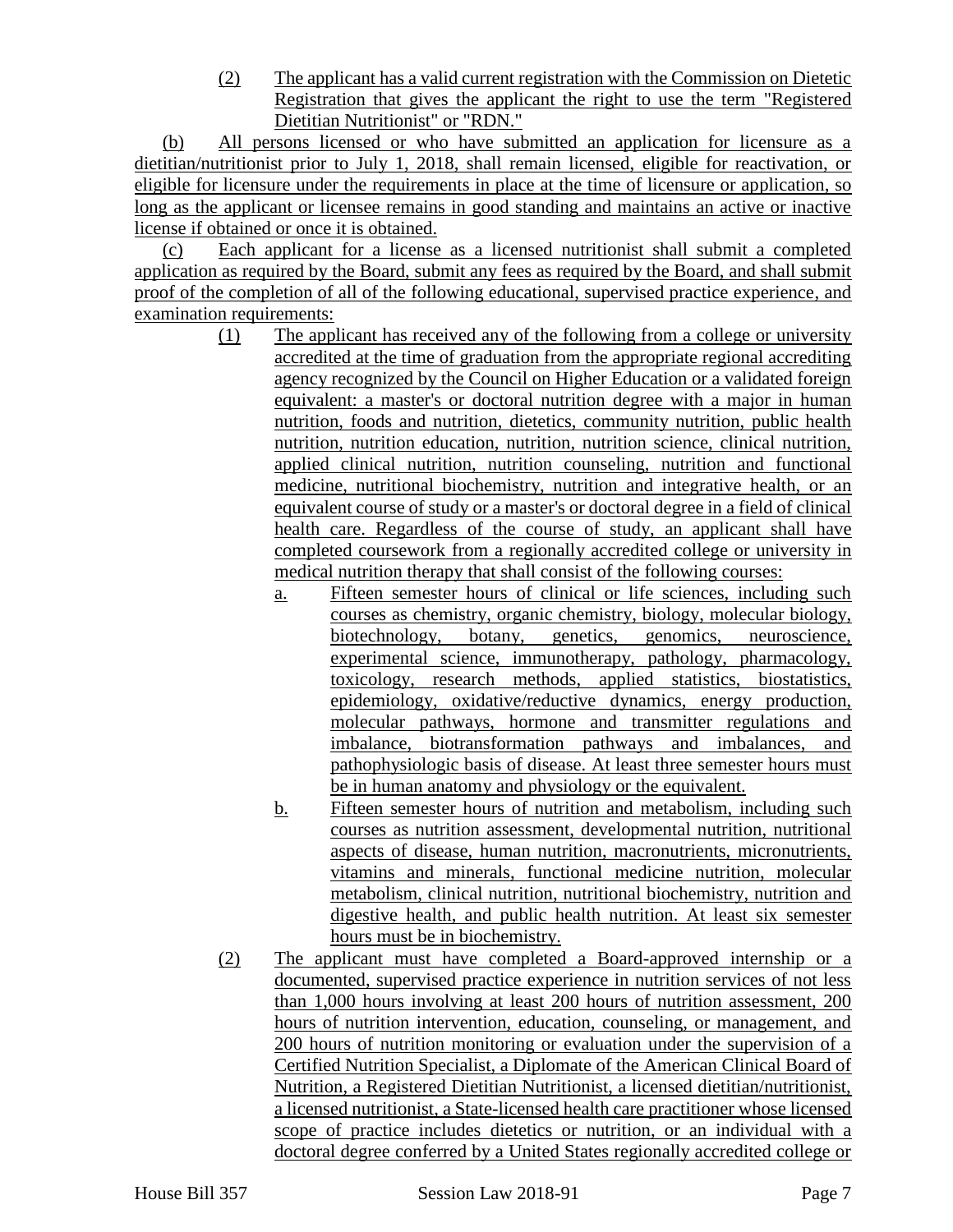university with a major course of study in human nutrition, foods and nutrition, dietetics, nutrition education, nutrition, nutrition science, clinical nutrition, applied clinical nutrition, nutrition counseling, nutrition and functional medicine, nutritional biochemistry, nutrition and integrative health, or an equivalent course of study, with a reasonable threshold of academic credits in nutrition and nutrition sciences as described in subdivision (1) of this subsection. Supervisors who obtained their doctoral degree outside of the United States and its territories must have their degrees validated by the Board as equivalent to the doctoral degree conferred by a United States regionally accredited college or university.

- (3) The applicant meets one of the following criteria:
	- a. The applicant has successfully completed either the examination administered by the Board for Certification of Nutrition Specialists, the examination administered by the American Clinical Board of Nutrition, or another examination approved by the Board and meeting the requirements defined in G.S. 90-359.
	- b. The applicant has either a valid current certification with the Board for Certification of Nutrition Specialists that gives the applicant the right to use the term "Certified Nutrition Specialist" or "CNS" or a valid current certification with the American Clinical Board of Nutrition that gives the applicant the right to use the term "Diplomate, American Clinical Board of Nutrition" or "DACBN."

## "**§ 90-357.6. Criminal history record checks of applicants for licensure.**

(a) All applicants for licensure shall consent to a criminal history record check. The Board may request a criminal history record check of applicants returning to active status as a licensed dietitian/nutritionist or a licensed nutritionist. Refusal to consent to a criminal history record check may constitute grounds for the Board to deny licensure to an applicant. The Board shall ensure that the State and national criminal history of each applicant is checked. The Board shall be responsible for providing to the North Carolina Department of Public Safety the fingerprints of the applicant to be checked, a form signed by the applicant consenting to the criminal history record check and the use of fingerprints and other identifying information required by the State or National Repositories, the fee required by the Department of Public Safety for providing this service, and any additional information required by the Department of Public Safety. The Board shall keep all information obtained pursuant to this section confidential.

(b) The cost of the criminal history record check and the fingerprinting shall be borne by the applicant. The Board shall collect any fees required by the Department of Public Safety and shall remit the fees to the Department of Public Safety for expenses associated with conducting the criminal history record check.

(c) If an applicant's criminal history record check reveals one or more convictions, the conviction shall not automatically bar issuance of a license by the Board to the applicant. The Board shall consider all of the following factors regarding the conviction:

- (1) The level of seriousness of the crime.
- (2) The date of the crime.
- (3) The age of the person at the time of the conviction.
- (4) The circumstances surrounding the commission of the crime, if known.
- (5) The nexus between the criminal conduct of the person and the job duties of the position to be filled.
- (6) The person's prison, jail, probation, parole, rehabilitation, and employment records since the date the crime was committed.
- (7) Any subsequent commission of a crime by the applicant.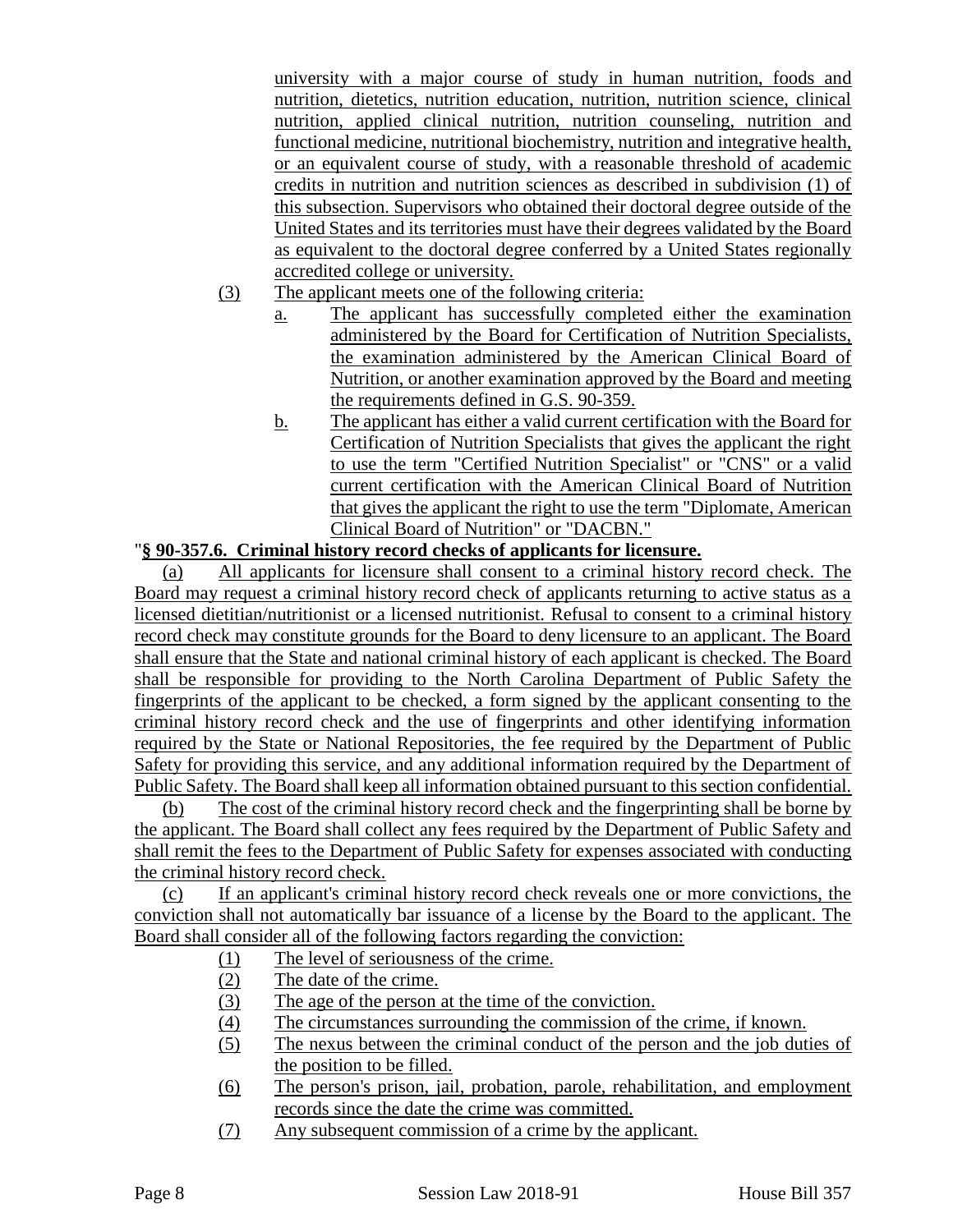If, after reviewing the factors, the Board determines that the grounds set forth in G.S. 90-363 exist, the Board may deny licensure of the applicant. The Board may disclose to the applicant information contained in the criminal history record check that is relevant to the denial. The Board shall not provide a copy of the criminal history record check to the applicant. The applicant shall have the right to appear before the Board to appeal the Board's decision. However, an appearance before the full Board shall constitute an exhaustion of administrative remedies in accordance with Chapter 150B of the General Statutes.

(d) The Board, its officers, and employees, acting in good faith and in compliance with this section, shall be immune from civil liability for denying licensure to an applicant based on information provided in the applicant's criminal history record check."

**SECTION 8.** G.S. 90-359 reads as rewritten:

#### "**§ 90-359. Examinations.**

Competency examinations shall be administered at least twice each year to qualified applicants for licensing. The examinations may be administered by a national testing service. The Board examinations shall prescribe or develop the examinations which may include an examination the RDN Examination given by the Commission on Dietetic Registration of the American Dietetic Association or any other examination Registration, the CNS Examination given by the Board for Certification of Nutrition Specialists and the DACBN Examination given by the American Clinical Board of Nutrition. The Board may include other nutrition therapy-focused examinations accredited by the National Commission for Certifying Agencies for graduates with a baccalaureate degree or higher from a college or university accredited at the time from the appropriate regional accrediting agency recognized by the Council on Health Education Accreditation and the United States Department of Education that are approved by two-thirds vote of the entire Board."

**SECTION 9.** G.S. 90-360 reads as rewritten:

## "**§ 90-360. Granting license without examination.**

The Board may grant, upon application and payment of proper fees, a license without examination as a licensed dietitian/nutritionist or a licensed nutritionist to a person who has met the examination requirements under G.S. 90-359 at the time of application and holds a valid license or certification as a licensed dietitian/nutritionist dietitian/nutritionist, dietitian, or nutritionist issued by another state or any political territory or jurisdiction acceptable to the Board if in the Board's opinion the requirements for that license or certification are substantially the same as the requirements of this Article."

**SECTION 10.** G.S. 90-361 reads as rewritten:

# "**§ 90-361. Provisional licenses.**

The Board may grant a provisional license for a period not exceeding 12 months to any individual who has successfully completed the educational and clinical practice requirements and has made application to take <u>one of the examination examinations</u> required under G.S. 90-357. G.S. 90-359. A provisional license shall allow the individual to practice as a dietitian/nutritionist or nutritionist under the supervision of a dietitian/nutritionist or nutritionist licensed in this State and shall be valid until revoked by the Board."

# **SECTION 11.** G.S. 90-363(a) reads as rewritten:

#### "**§ 90-363. Suspension, revocation and refusal to renew license.**

(a) The Board may deny or refuse to renew a license, may suspend or revoke a license, or may impose probationary conditions on a license if the licensee or applicant for licensure has engaged in any of the following conduct:

- (1) Employment of fraud, deceit or misrepresentation in obtaining or attempting to obtain a license, or the renewal of a license;license.
- (2) Committing an act or acts of malpractice, gross negligence or incompetence in the practice of dietetics/nutrition;dietetics or nutrition.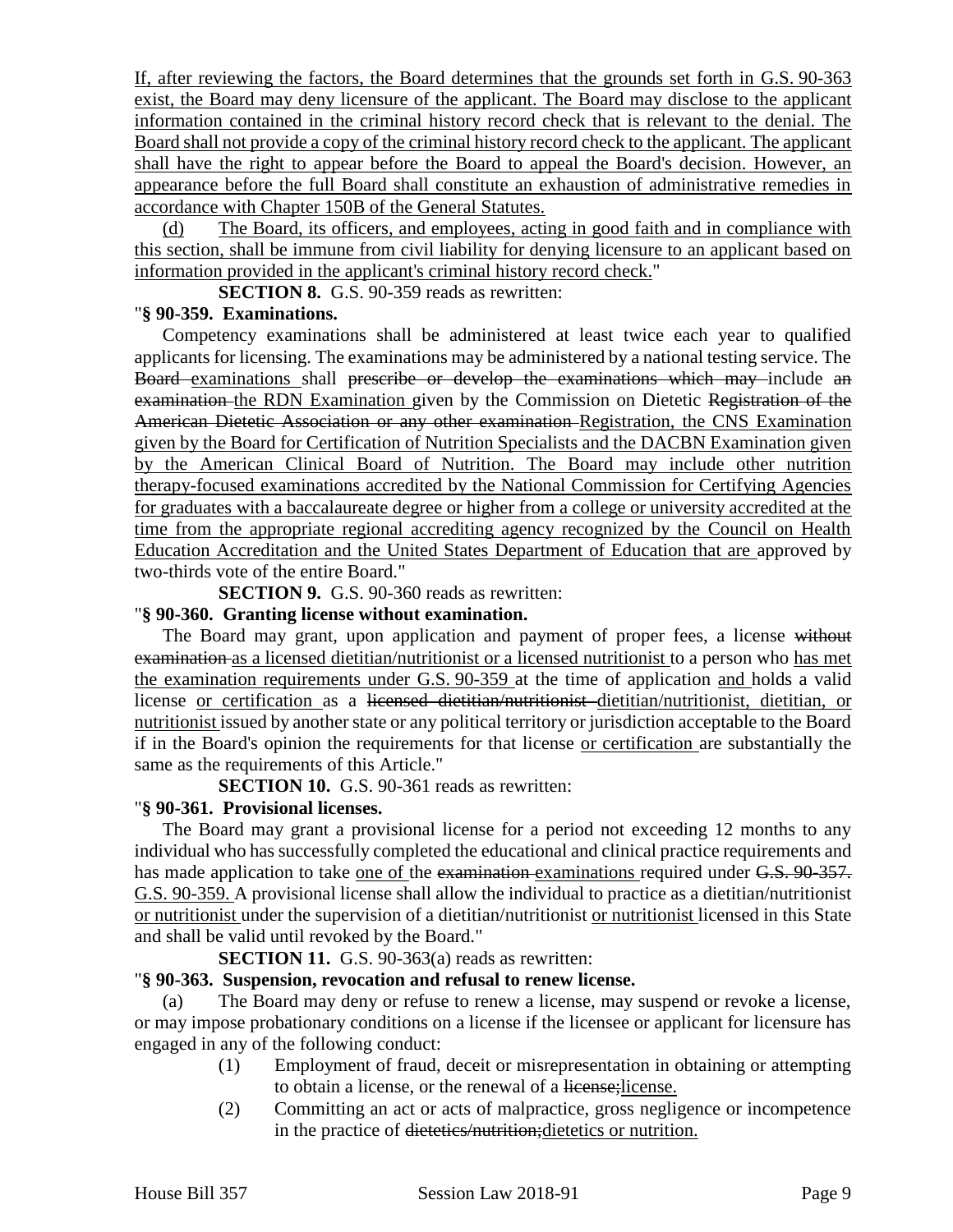- (3) Practicing as a licensed dietitian/nutritionist or a licensed nutritionist without a current license;license.
- $(4)$  Engaging in conduct that could result in harm or injury to the public; public.
- (5) Conviction of or a plea of guilty or nolo contendere to any crime involving moral turpitude; turpitude.
- (6) Adjudication of insanity or incompetency, until proof of recovery from the condition can be established;established.
- (7) Engaging in any act or practice violative in violation of any of the provisions of this Article or any rule adopted by the Board, or aiding, abetting or assisting any person in such a violation."

## **SECTION 12.** G.S. 90-365 reads as rewritten:

# "**§ 90-365. Requirement of license.**

(a) After March 31, 1992, it It shall be unlawful for any person who is not currently licensed under this Article to do any of the following:

- (1) Engage in the practice of dietetics/nutrition.
- (1a) Provide medical nutrition therapy.
- (2) Use the title "dietitian/nutritionist"."dietitian/nutritionist" or "nutritionist."
- (3) Use the words "dietitian," "nutritionist," "licensed nutritionist," or "licensed dietitian/nutritionist" alone or in combination. Or hold oneself out as a dietitian or nutritionist unless licensed under this Article.
- (4) Use the letters "LD," "LN," or "LDN," or any facsimile or combination in any words, letters, abbreviations, or insignia.
- (5) To imply orally or in writing or indicate in any way that the person is a licensed dietitian/nutritionist.dietitian/nutritionist or licensed nutritionist.

(b) Use of an earned, trademarked nutrition credential is not prohibited, but such use does not give the right to practice dietetics or nutrition or use the general titles of "dietitian/nutritionist" or "nutritionist" unless an individual is also licensed under this Article. Notwithstanding any law to the contrary, all of the following are permissible:

- (1) An individual registered with the Commission on Dietetic Registration has the right to use the title "Registered Dietitian" and "Registered Dietitian Nutritionist" and the designation "RD" or "RDN."
- (2) An individual certified by the Board of Certification of Nutrition Specialists has the right to use the title "Certified Nutrition Specialist" and the designation "CNS."
- (3) An individual certified by the American Clinical Board of Nutrition has the right to use the title "Diplomate, American Clinical Board of Nutrition" and the designation "DACBN.""

**SECTION 13.** Article 25 of Chapter 90 of the General Statutes is amended by adding new sections to read:

# "**§ 90-365.5. Telepractice.**

Telepractice as defined in G.S. 90-352 is not prohibited under this Article so long as (i) it is appropriate for the individual receiving the services and (ii) the level of care provided meets the required level of care for that individual. An individual providing services regulated by this Article via telepractice shall comply with, and shall be subject to, all the licensing and disciplinary provisions of this Article.

# "**§ 90-365.6. Enteral and parenteral nutrition therapy.**

(a) Enteral and parenteral nutrition therapy shall consist of enteral feedings or specialized intravenous solutions and shall only be ordered by an individual licensed under this Article who meets one of the following criteria:

> (1) The individual is a Registered Dietitian Nutritionist registered with the Commission on Dietetic Registration.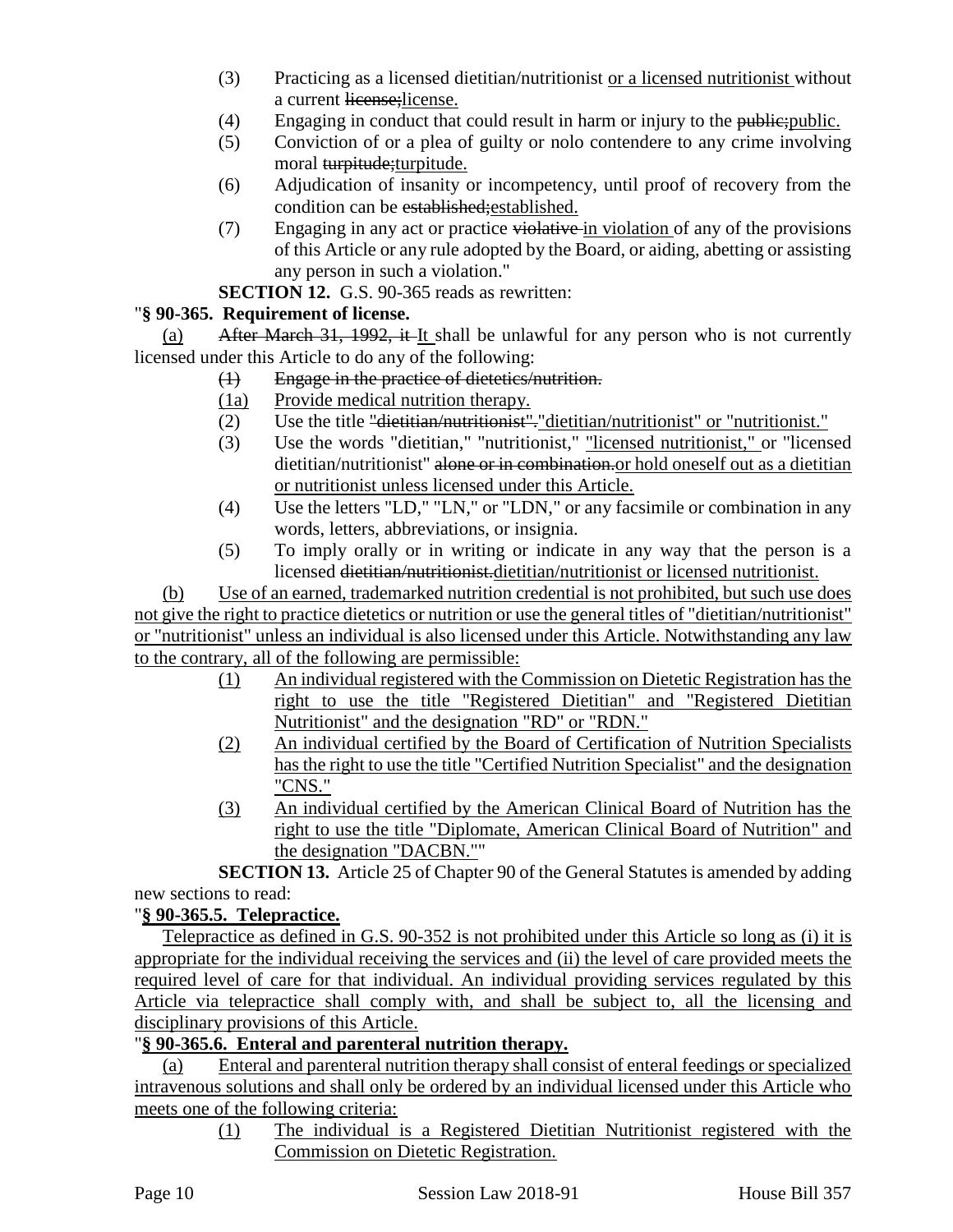(2) The individual is a Certified Nutrition Support Clinician certified by the National Board of Nutrition Support Certification.

(3) The individual meets the requirements set forth in rules adopted by the Board. (b) Nothing in this Article shall be construed to limit the ability of any other licensed health care practitioner in this State to order therapeutic diets, so long as the ordering of therapeutic diets falls within the scope of the license held by the health care practitioner."

**SECTION 14.** G.S. 90-368 reads as rewritten:

# "**§ 90-368. Persons and practices not affected.**

The requirements of this Article shall not apply to:

- (1) A health care professional duly licensed in accordance with Chapter 90 of the General Statutes.Statutes who is acting within the scope of the individual's licensed profession, provided that the individual does not use the titles licensed dietitian/nutritionist or licensed nutritionist.
- (2) A student or trainee, working under the direct supervision of a licensed dietitian/nutritionist an individual who meets the criteria outlined in G.S.  $90-357.5(a)(1)b$ . or G.S.  $90-357.5(c)(2)$  while fulfilling an experience requirement or pursuing a course of study to meet requirements for licensure, for a limited period of time as determined by the Board.
- (3) A dietitian/nutritionist or nutritionist serving in the Armed Forces or the Public Health Service of the United States or employed by the Veterans Administration when performing duties associated with that service or employment.
- (4) A person aiding the practice of dietetics/nutrition dietetics or nutrition if the person works under the direct supervision of a licensed dietitian/nutritionist and dietitian/nutritionist, licensed nutritionist, or other licensed health care practitioner whose licensed scope of practice includes the practice of dietetics or nutrition and the person performs only support activities that do not require formal academic training in the basic food, nutrition, chemical, biological, behavioral, and social sciences that are used in the practice of dietetics.dietetics or nutrition.
- (5) An employee of the State, a local political subdivision, or a local school administrative unit or a person that contracts with the State, a local political subdivision, or a local school administrative unit while engaged in the practice of dietetics/nutrition dietetics or nutrition within the scope of that employment.
- (6) A retailer who does not hold himself out to be a dietitian or nutritionist when that retailer furnishes nutrition information to customers on food, food materials, dietary supplements and other goods sold at his retail establishment in connection with the marketing and distribution of those goods at his retail establishment.
- (7) A person who provides weight control services; provided the program has been reviewed by, consultation is available from, and no program change can be initiated without prior approval  $\theta$ : of one of the following individuals:
	- a. A licensed dietitian/nutritionist;North Carolina licensed dietitian/nutritionist, nutritionist, or other health care practitioner whose licensed scope of practice includes the practice of dietetics or nutrition.
	- b. A dietitian/nutritionist dietitian/nutritionist, nutritionist, or other health care practitioner licensed or certified in another state that has licensure or certification requirements that are at least as stringent as under this Article; orArticle, and other relevant sections of this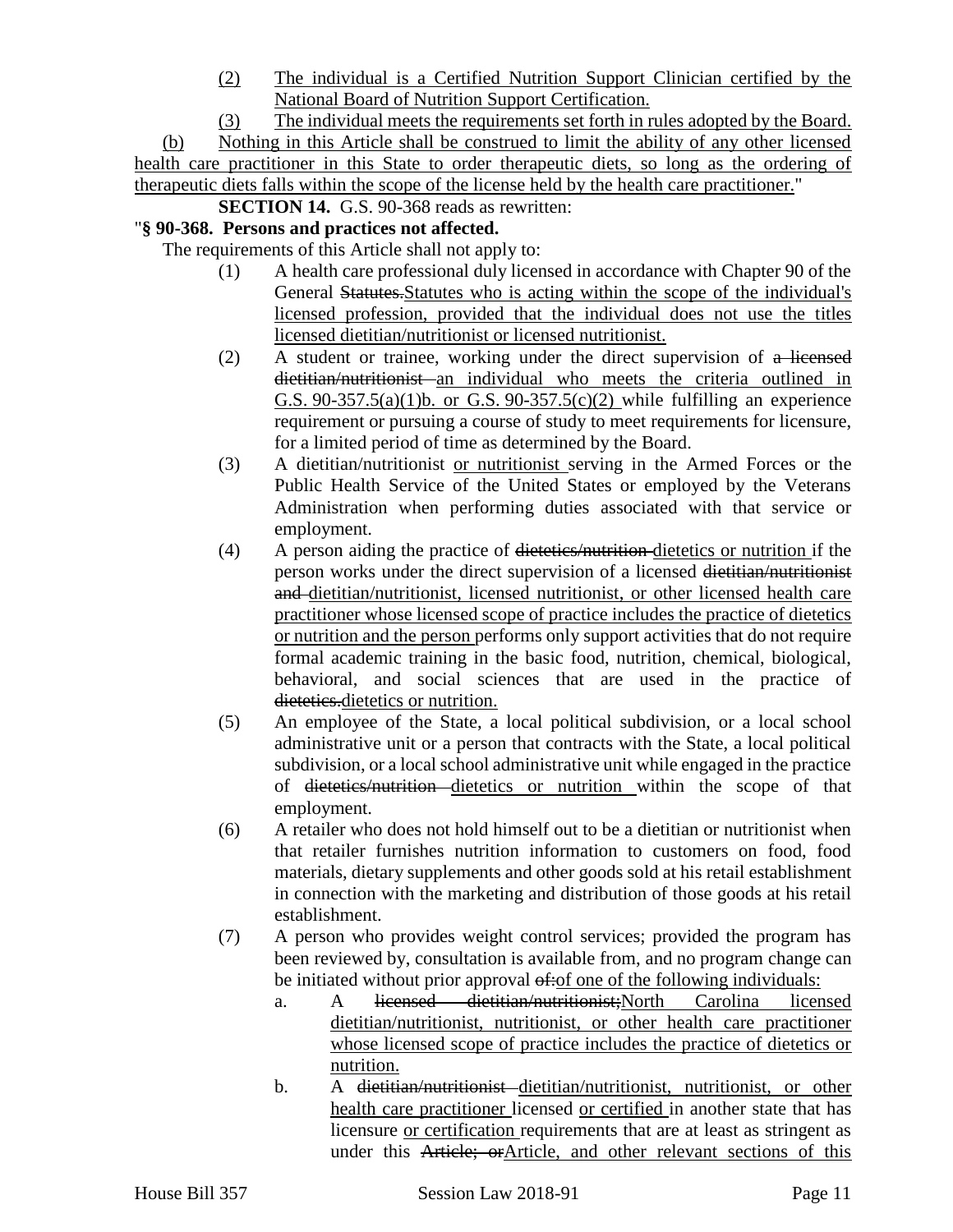Chapter, and whose licensed or certified scope of practice includes the practice of dietetics or nutrition.

- c. A dietitian dietitian/nutritionist or nutritionist registered by the Commission on Dietetic Registration of the American Dietetic Association.Registration, the Board for Certification of Nutrition Specialists, or the American Clinical Board of Nutrition.
- (8) Employees or independent contractors of a hospital or health care facility licensed under Article 5 or Part A of Article 6 of Chapter 131E or Article 2 of Chapter 122C of the General Statutes.
- (9) A person who does not hold himself or herself out to be a dietitian or nutritionist when that person furnishes nutrition information on food, food materials, or dietary supplements. This Article does not prohibit that person from making explanations to customers about foods or food products in connection with the marketing and distribution of these products.
- (10) An herbalist or other person who does not hold himself or herself out to be a dietitian or nutritionist when the person furnishes nonfraudulent specific nutritional information and counseling about the reported or historical use of herbs, vitamins, minerals, amino acids, carbohydrates, sugars, enzymes, food concentrates, or other foods.
- (11) Any individual who provides nutrition services without remuneration to family members.
- (12) Any individual who provides nutrition information, guidance, encouragement, individualized nutrition recommendations, or weight control services that do not constitute medical nutrition therapy as defined in G.S. 90-352, provided that the individual (i) does not hold himself or herself out as a licensed dietitian/nutritionist or a licensed nutritionist as prohibited under G.S. 90-365 and (ii) does not seek to provide medical nutrition therapy as defined in G.S. 90-352."

**SECTION 15.** Article 13 of Chapter 143B of the General Statutes is amended by adding a new section to read:

# "**§ 143B-966. Criminal record checks of applicants for licensure as dietitian/nutritionists or nutritionists.**

The Department of Public Safety may provide to the North Carolina Board of Dietetics/Nutrition a criminal history record from the State and National Repositories of Criminal Histories for applicants for licensure by the Board. Along with a request for criminal history records, the Board shall provide to the Department of Public Safety the fingerprints of the applicant or subject, a form signed by the applicant consenting to the criminal history record check and use of the fingerprints and other identifying information required by the Repositories, and any additional information required by the Department. The fingerprints shall be forwarded to the State Bureau of Investigation for a search of the State's criminal history record file, and the State Bureau of Investigation shall forward a set of fingerprints to the Federal Bureau of Investigation for a national criminal history record check. The Board shall keep all information obtained pursuant to this section confidential. The Department of Public Safety may charge a fee to offset the cost incurred by the Department of Public Safety to conduct a criminal history record check under this section, but the fee shall not exceed the actual cost of locating, editing, researching, and retrieving the information."